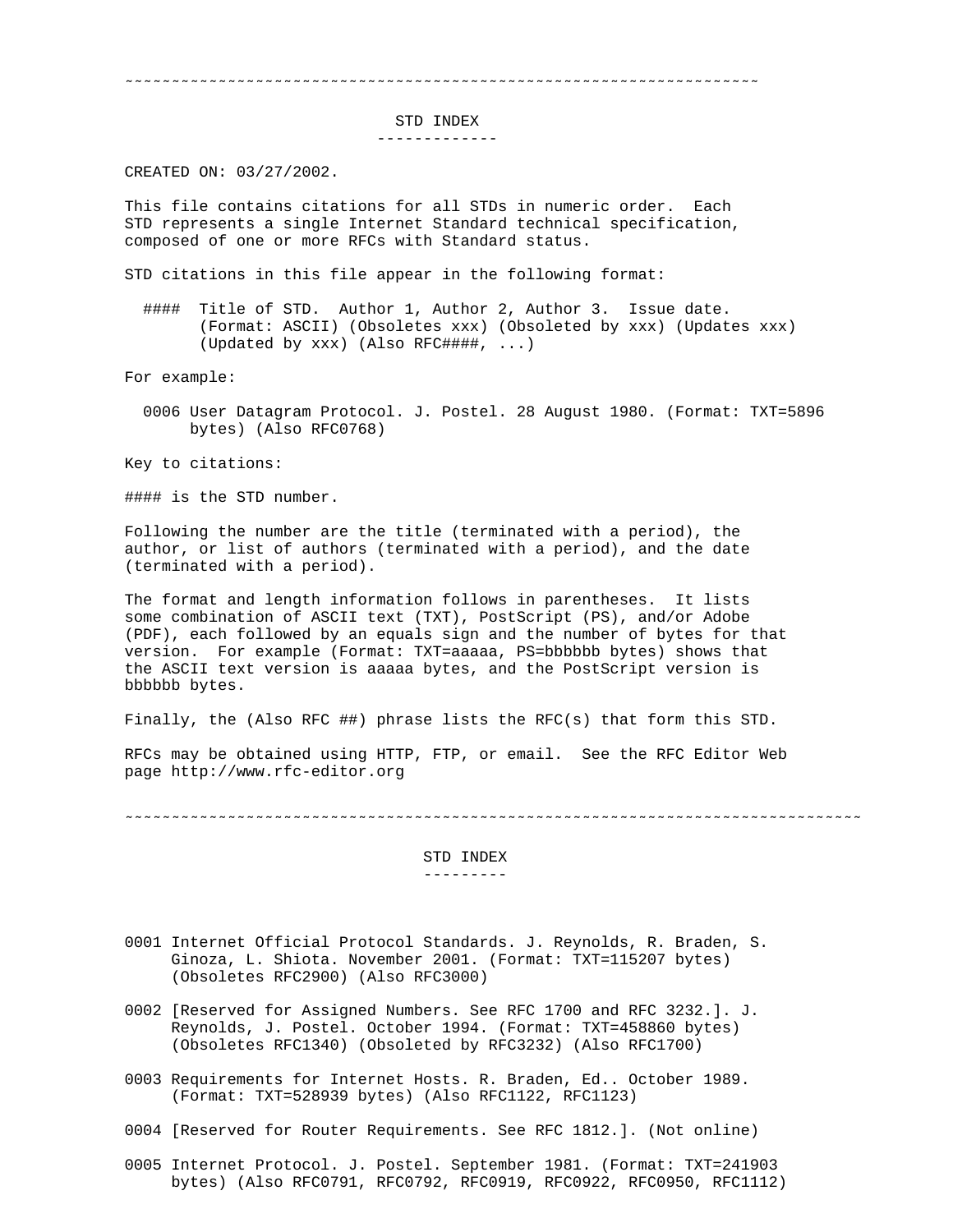- 0006 User Datagram Protocol. J. Postel. 28 August 1980. (Format: TXT=5896 bytes) (Also RFC0768)
- 0007 Transmission Control Protocol. J. Postel. September 1981. (Format: TXT=172710 bytes) (Also RFC0793)
- 0008 Telnet Protocol. J. Postel, J. Reynolds. May 1983. (Format: TXT=44639 bytes) (Also RFC0854, RFC0855)
- 0009 File Transfer Protocol. J. Postel, J. Reynolds. October 1985. (Format: TXT=148316 bytes) (Updated by RFC2228, RFC2640) (Also RFC0959)
- 0010 Simple Mail Transfer Protocol. J. Postel. August 1982. (Format: TXT=120432 bytes) (Obsoletes RFC788, RFC780, RFC772) (Obsoleted by RFC2821) (Also RFC0821, RFC1869)
- 0011 STANDARD FOR THE FORMAT OF ARPA INTERNET TEXT MESSAGES. D. Crocker. August 1982. (Format: TXT=106299 bytes) (Obsoletes RFC0733) (Obsoleted by RFC2822) (Also RFC0822)
- 0012 [Reserved for Network Time Protocol (NTP). See RFC 1305.]. (Format: TXT=193 bytes)
- 0013 Domain Name System. P. Mockapetris. November 1987. (Format: TXT=248726 bytes) (Also RFC1034, RFC1035)
- 0014 [Was Mail Routing and the Domain System. Now Historic.]. (Not online)
- 0015 Simple Network Management Protocol. J. Case, M. Fedor, M. Schoffstall, J. Davin. May 1990. (Format: TXT=72876 bytes) (Also RFC1157)
- 0016 Structure of Management Information. M. Rose, K. McCloghrie. May 1990. (Format: TXT=82279 bytes) (Obsoletes RFC1065) (Also RFC1155, RFC1212)
- 0017 Management Information Base. K. McCloghrie, M. Rose. March 1991. (Format: TXT=142158 bytes) (Obsoletes RFC1158) (Also RFC1213)
- 0018 [Was Exterior Gateway Protocol (RFC 904). Now Historic.]. (Not online)
- 0019 NetBIOS Service Protocols. NetBIOS Working Group. March 1987. (Format: TXT=319750 bytes) (Also RFC1001, RFC1002)
- 0020 Echo Protocol. J. Postel. May 1983. (Format: TXT=1237 bytes) (Also RFC0862)
- 0021 Discard Protocol. J. Postel. May 1983. (Format: TXT=1239 bytes) (Also RFC0863)
- 0022 Character Generator Protocol. J. Postel. May 1983. (Format: TXT=6842 bytes) (Also RFC0864)
- 0023 Quote of the Day Protocol. J. Postel. May 1983. (Format: TXT=1676 bytes) (Also RFC0865)
- 0024 Active Users Protocol. J. Postel. May 1983. (Format: TXT=2029 bytes) (Also RFC0866)
- 0025 Daytime Protocol. J. Postel. May 1983. (Format: TXT=2289 bytes) (Also RFC0867)
- 0026 Time Server Protocol. J. Postel. May 1983. (Format: TXT=3024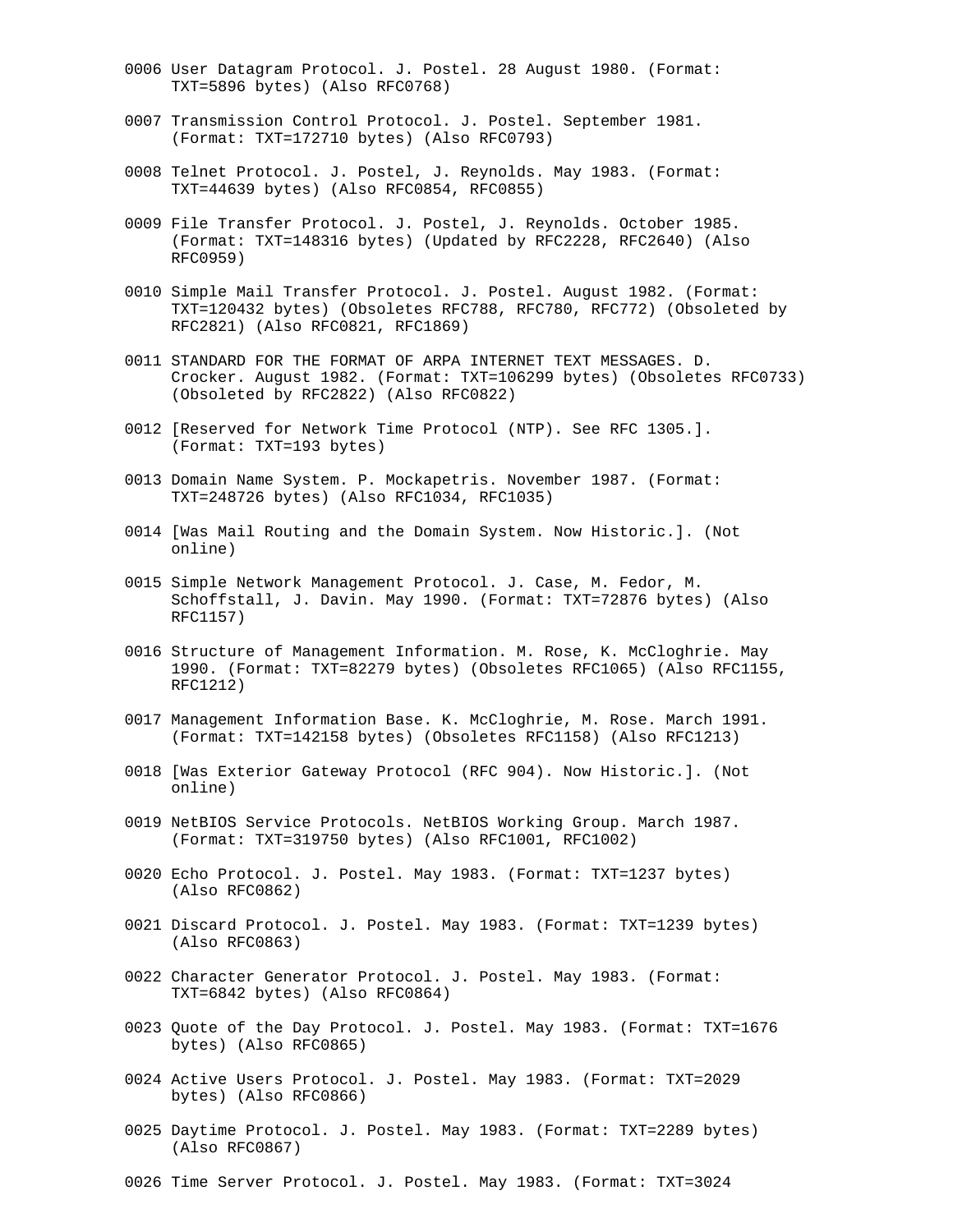bytes) (Also RFC0868)

- 0027 Binary Transmission Telnet Option. J. Postel, J. Reynolds. May 1983. (Format: TXT=8965 bytes) (Also RFC0856)
- 0028 Echo Telnet Option. J. Postel, J. Reynolds. May 1983. (Format: TXT=10859 bytes) (Also RFC0857)
- 0029 Suppress Go Ahead Telnet Option. J. Postel, J. Reynolds. May 1983. (Format: TXT=3712 bytes) (Also RFC0858)
- 0030 Status Telnet Option. J. Postel, J. Reynolds. May 1983. (Format: TXT=4273 bytes) (Also RFC0859)
- 0031 Timing Mark Telnet Option. J. Postel, J. Reynolds. May 1983. (Format: TXT=7881 bytes) (Also RFC0860)
- 0032 Extended Options List Telnet Option. J. Postel, J. Reynolds. May 1983. (Format: TXT=3068 bytes) (Also RFC0861)
- 0033 Trivial File Transfer Protocol. K. Sollins. July 1992. (Format: TXT=24599 bytes) (Also RFC1350)
- 0034 [Was Routing Information Protocol (RIP). Replaced by STD 56.]. (Not online)
- 0035 ISO Transport Service on top of the TCP (Version: 3). M. Rose, D. Cass. May 1978. (Format: TXT=30662 bytes) (Also RFC1006)
- 0036 Transmission of IP and ARP over FDDI Networks. D. Katz. January 1993. (Format: TXT=22077 bytes) (Also RFC1390)
- 0037 An Ethernet Address Resolution Protocol. David C. Plummer. November 1982. (Format: TXT=21556 bytes) (Also RFC0826)
- 0038 A Reverse Address Resolution Protocol. Ross Finlayson, Timothy Mann, Jeffrey Mogul, Marvin Theimer. June 1984. (Format: TXT=9345 bytes) (Also RFC0903)
- 0039 [Was BBN Report 1822 (IMP/Host Interface). Now Historic.]. December 1981. (Format: TXT=187 bytes)
- 0040 Host Access Protocol specification. Bolt Beranek and Newman. August 1993. (Format: TXT=152740 bytes) (Also RFC0907)
- 0041 Standard for the transmission of IP datagrams over Ethernet networks. C. Hornig. April 1984. (Format: TXT=5697 bytes) (Also RFC0894)
- 0042 Standard for the transmission of IP datagrams over experimental Ethernetnetworks. J. Postel. April 1984. (Format: TXT=4985 bytes) (Also RFC0895)
- 0043 Standard for the transmission of IP datagrams over IEEE 802 networks. J. Postel, J.K. Reynolds. August 1993. (Format: TXT=34359 bytes) (Obsoletes RFC0948) (Also RFC1042)
- 0044 DCN Local-Network Protocols. D.L. Mills. August 1993. (Format: TXT=65340 bytes) (Also RFC0891)
- 0045 Internet Protocol on Network System's HYPERchannel: Protocol Specification. K. Hardwick, J. Lekashman. August 1993. (Format: TXT=100836 bytes) (Also RFC1044)
- 0046 Transmitting IP traffic over ARCNET networks. D. Provan. August 1993. (Format: TXT=16565 bytes) (Obsoletes RFC1051) (Also RFC1201)